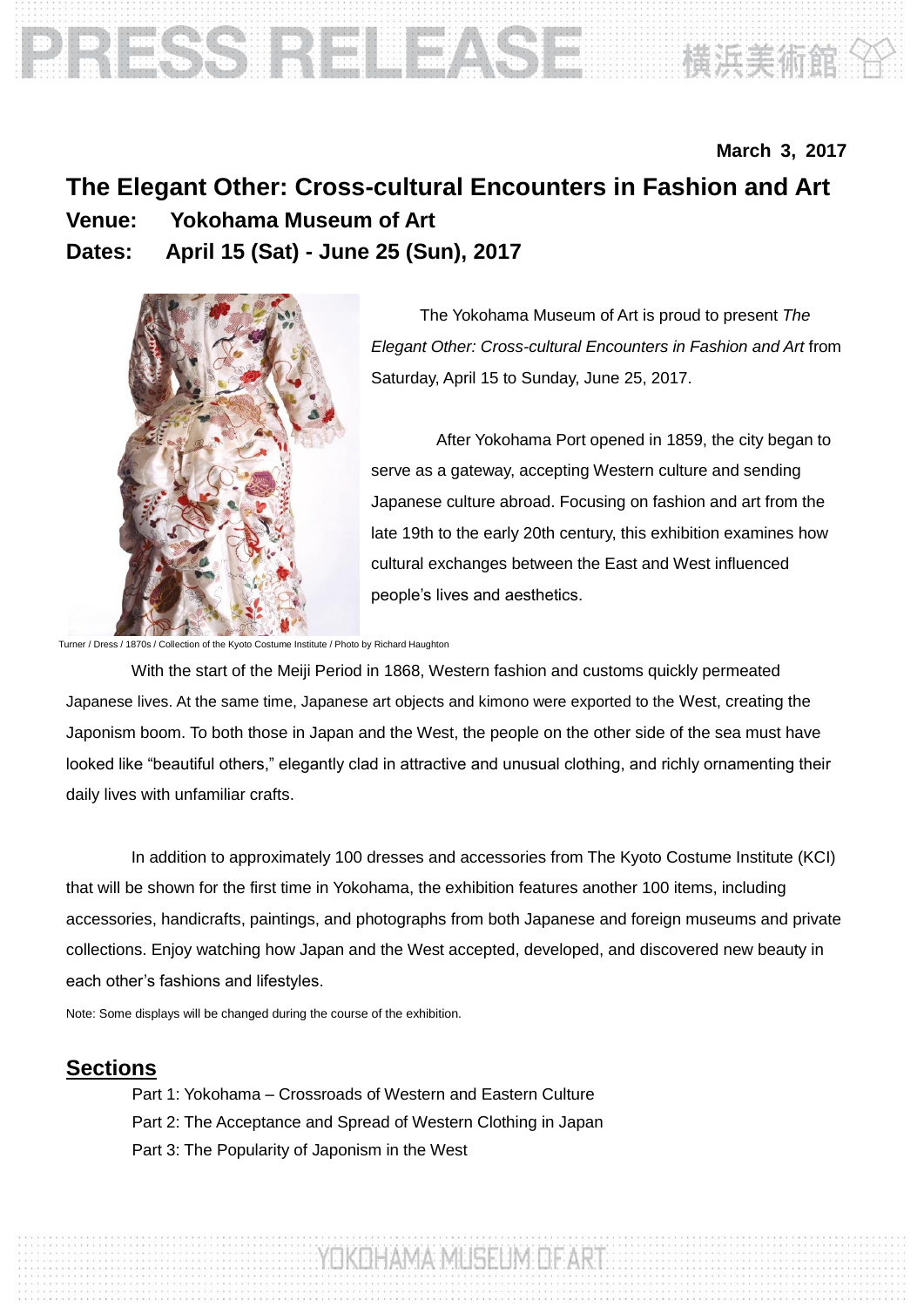# **BRESSERE FREEZSERVERS**

















- 1. lida Takashimaya, Kyoto / Hostess Gown / ca.1906 / Collection of the Kyoto Costume Institute (KCI) / Photo by Kazumi Kurigami<br>2. Beer / Evening Dress / ca.1919 / Collection of the Kyoto Costume Institute (KCI) / Photo b
- 
- 3. Court Dress Worn by the Empress Meiji (Manteau de cour) / ca.1910 / Collection of the Kyoritsu Women's University Museum
- / "A. Yoshitoshi Tsukioka / Enjoying a Stroll: the Appearance of a Japanese Lady of the Meiji Era, from the Series "Thirty-Two Aspects of Women" /<br>1888 / Color woodblock print / 36.2x25.3cm / Collection of the Kyoto Costum
- 5. Kiyokata Kaburaki / The Bride-to-be / 1907 / Color on silk, hanging scroll / 182.8×115.4cm / Collection of the Kamakura City Kaburaki Kiyokata Memorial Art Museum /
- \*to be exhibited from May 20, 2017 6. Jules-Joseph Lefebvre / Une Japonaise (The Language of the Fan) / 1882 / Oil on canvas / 130.8×90.2cm / Collection of the Chrysler Museum of Art, Norfolk, VA, Gift of Walter P. Chrysler, Jr.
- 7. Kozan Miyagawa (I) / A Pair of Large Vases with Sculptural Relief of Cherry Blossoms and Pigeons / Early Meiji era / Ceramic / (each) 56.5x26.0cm /<br>Tanabe Tetsundo Collection (on deposit in Kanagawa Prefectural Museum o
- 
- 8. René Lalique / Dog Collar Plaque, Chrysanthemums / ca.1900 / Gold, enamel / 6.3×9.8cm / Collection of the Lalique Museum, Hakone / Photo by Shoichi Kondo

YOKOHAMA MUSEUM DE ART